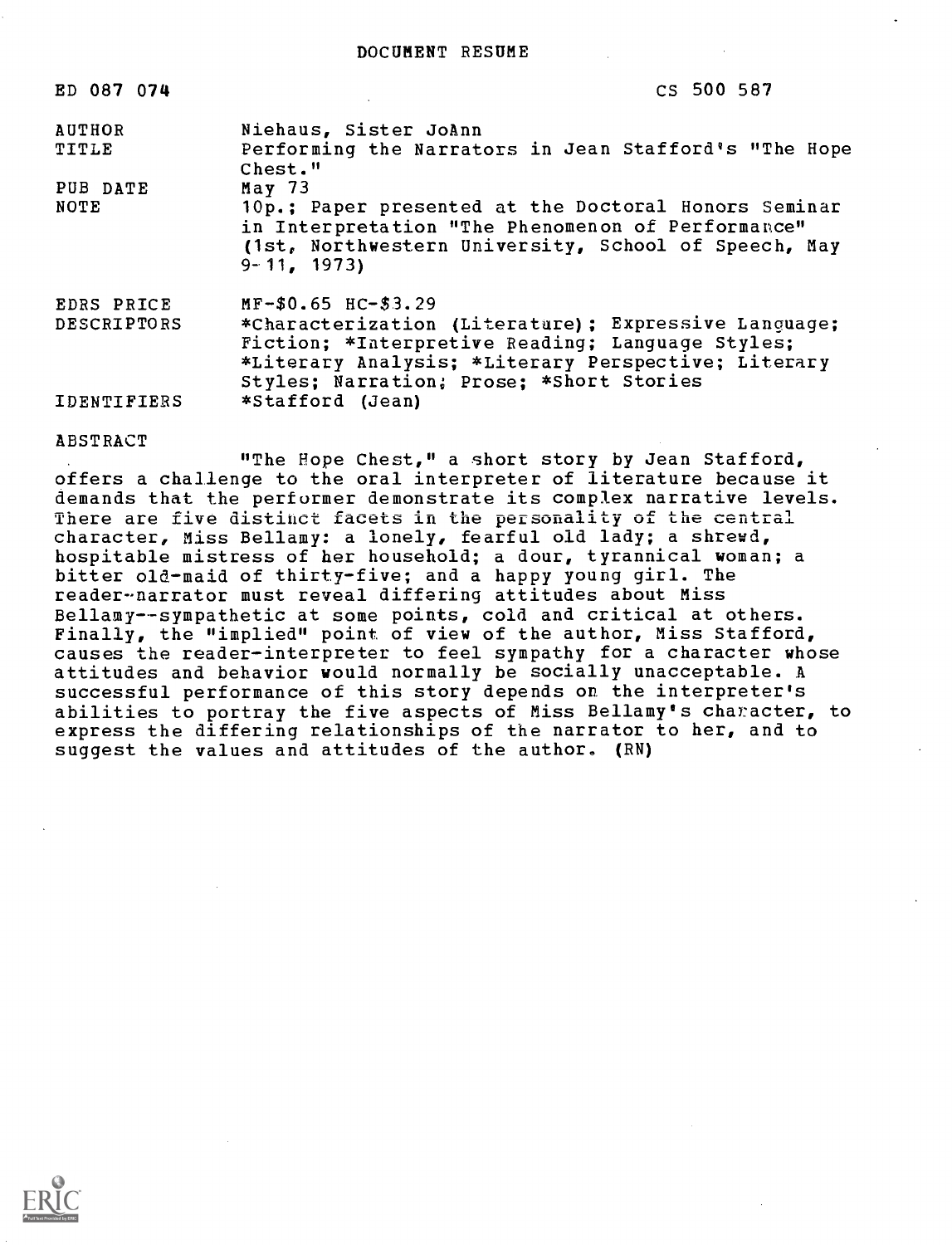## U S DEPARTMENT OF HEALTH,<br>EDUCATION & WELFARE<br>NATIONAL INSTITUTE OF **ENTRE DE COUCATION<br>DUCED EXACTLY AS RECEIVED FROM<br>THE PERSON OR ORGANIZATION ORIGIN<br>ATING IT POINTS OF VIEW OR OPINIONS<br>STATED CO NOT NECESSARILY REPRE<br>STATED CO NOT NECESSARILY REPRE<br>EDUCATION POSITION OR POLICY**

SPEECH COMUNICATION ASSOCIATION

THE PHENOMENON OF PERFORMANCE

Papers presented at the first

DOCTORAL HONORS SEMINAR

IN

INTERPRETATION

The School of Speech Northwestern University Evanston, Illinois

May 9-11, 1973

N  $\frac{8}{6}$ 

200

W)

 $\ddot{\mathbf{A}}$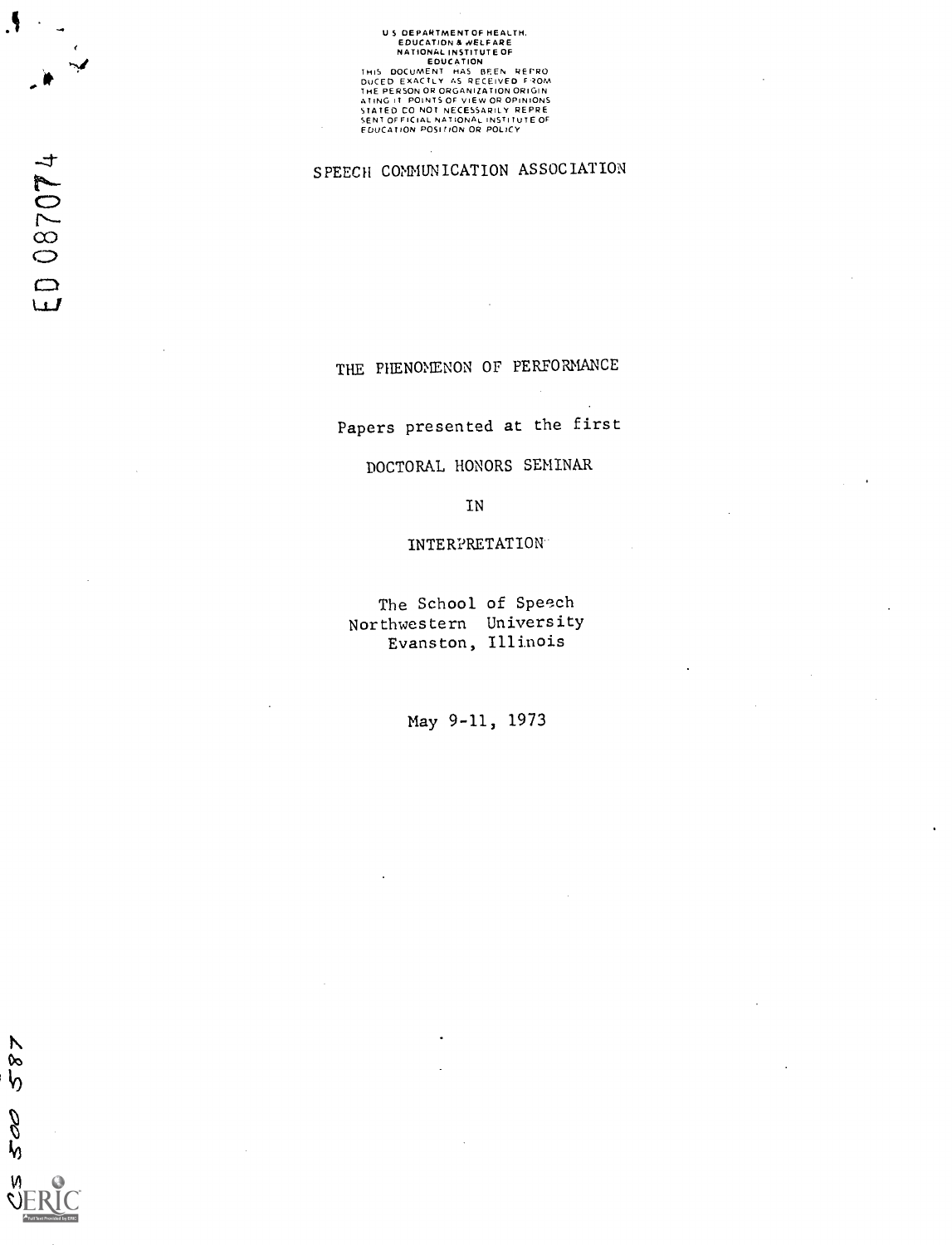## Table of Contents

| . . <i>.</i> iii<br>$V$ oreword                                                                                                                 |
|-------------------------------------------------------------------------------------------------------------------------------------------------|
| A Theory of Meaning for the Performance of Literature<br>by Kristina Minister (Northwestern University) 1                                       |
| Suggestion in Oral Performance: A Shadow of An Image<br>by James A. Pearse (University of Arizona) 12                                           |
| Oral Interpretation Performance as A Self-Referencing Process<br>by Pamela M. Plax (University of Southern California) 23                       |
| The Performance of Southern Myth in Absalom, Absalom! by<br>William Faulkner<br>by Voiza 0. Arnold (University of Illinois) 34                  |
| A Rhetorical Analysis of Denise Levertov's "From a Notebook:<br>October '68 -- May '69"<br>by Jean Phillips (University of Houston) $\cdots$ 43 |
| Indeterminacy and Dissonance: An Approach to Violence in the<br>Writings of Joyce Carol Oates<br>by Bonnie Mesinger (Wayne State University) 51 |
| Losing Battles: The Tests of Endurance<br>by Phillis Rienstra (University of Texas at Austin) $\ldots \ldots$ . 60                              |
| Performing the Narrators in Jean Stafford's "The Hope Chest"<br>by Sister JoAnn Niehaus (Louisiana State University) 72                         |
| Gestus and the Performance of Prose Fiction<br>by Mary E. Saboe (University of Minnesota) 80                                                    |

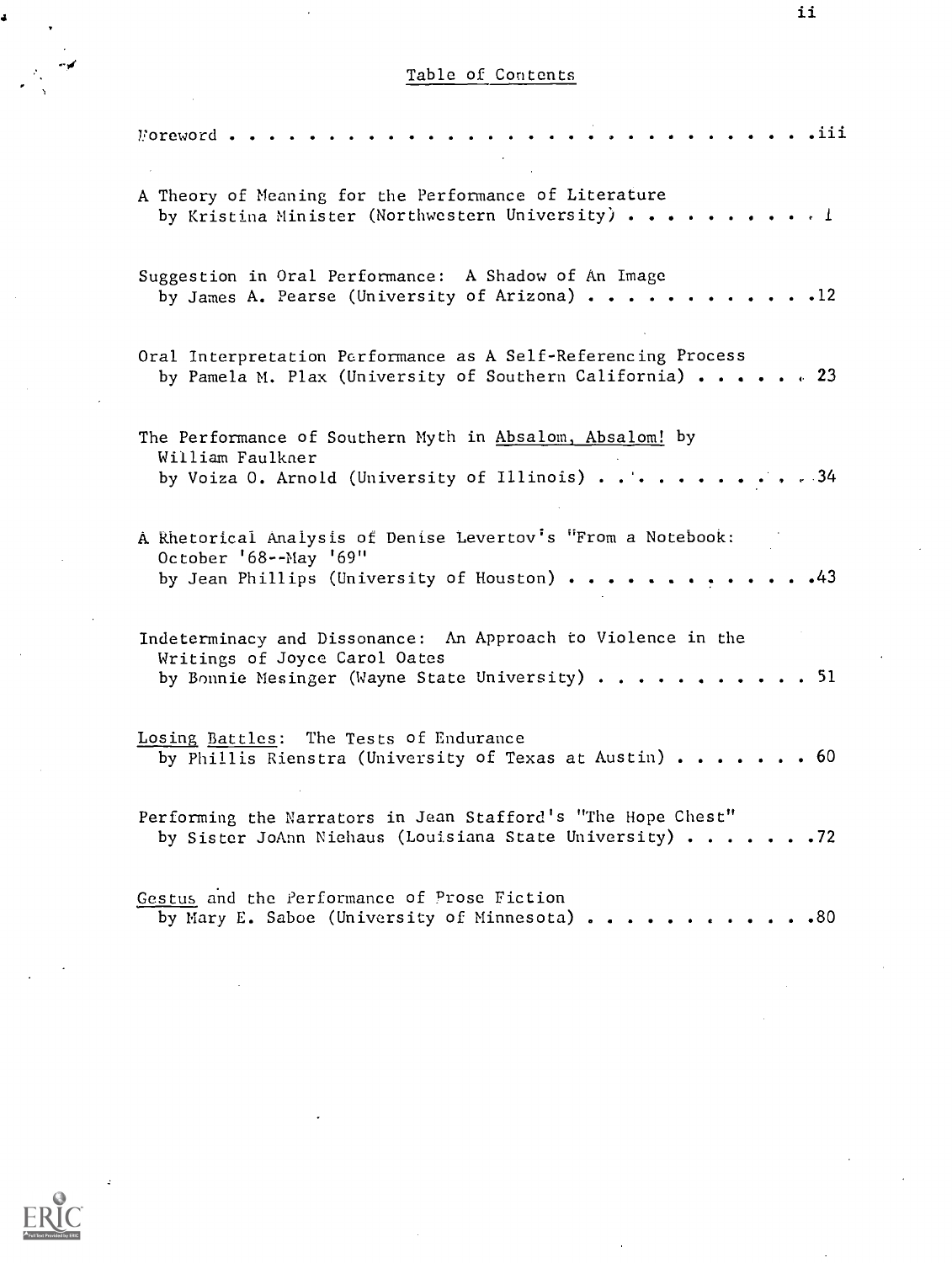## Performing the Narrators in Jean Stafford's THERMISSION TO REPRODUCE THIS COPY.

RIGHTED MATERIAL HAS BEEN GRANTED BY

"The Hope Chest" Sister JoAnn Niehaus TO ERIC AND ORGANIZATIONS OPERATING

UNDER AGREEMENTS WITH THE NATIONAL IN.

OWNER

STITUTE OF EDUCATION. FURTHER REPRO.<br>DUCTION OUTSIDE THE ERIC SYSTEM RE.<br>CUIRES PERMISSION OF THE COPYRIGHT

by

Sister JoAnn Niehaus Louisiana State University

"The Hope Chest," a short story by Jean Stafford, challenges the oral interpreter because of the demands it makes on the performer to demonstrate the complex mode in which the narration unfolds. The action of the story takes place mainly in the mind of the principal character, Miss Rhoda Bellamy, although a separate narrating voice exists in the story as well.

In constructing the character of Miss Bellamy, Stafford gives the reader glimpses of five different Miss Bellamys, or at least five distinct facets of her character. Using terms from Wayne C. Booth's The Rhetoric of Fiction, this paper proposes to explore, first, the character of each of the "five Miss Bellamys"; second, the degree of distance between the narrator and Miss Bellamy; and third, the position of the implied author in relation to both the narrator and Miss Gellamy.

In addition to the obvious narrating voice who gives the exposition and directs the telling of events, Miss Bellamy herself acts as a "disguised" narrator--that is, according to Booth, "one who tells the audience what it needs to know, while seeming merely to act out [her] role." Miss Bellamy, then, in all five of her facets, is a highly dramatized narrator acting as reflector, in whose "mirror" the audience

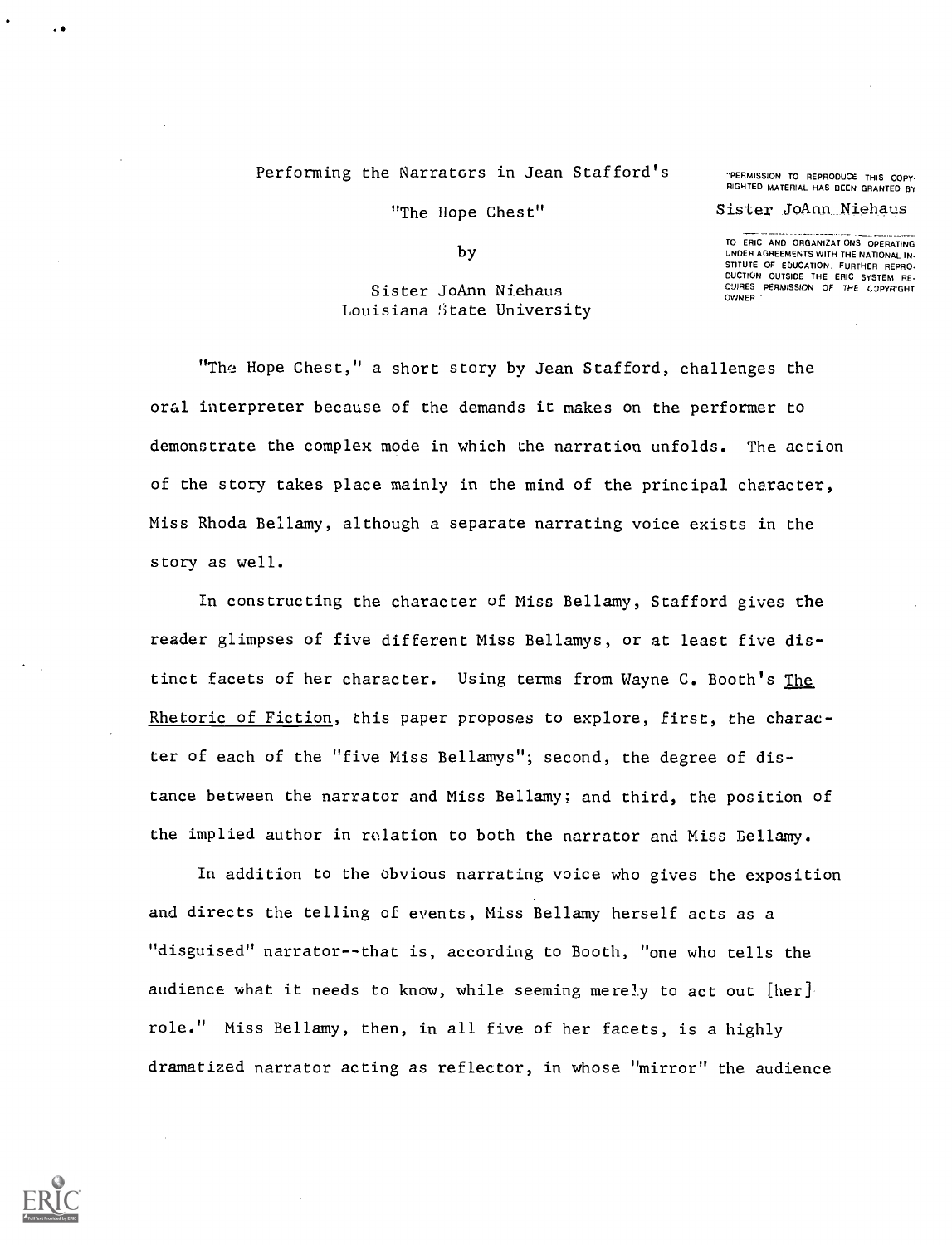views the events. The fragmenting of the character of Miss Bellamy, however, fragments her view, forcing the reader to gather the pieces of narration as from a multi-faceted prism.

The Miss Bellamy of the present time is a shivering old lady waiting in bed for her breakfast.

> Miss Bellamy was old and cold and she lay quaking under an eiderdown which her mother had given her when she was a girl.of seventeen. It had been for her hope chest. (113)

She whimpers for the attention of Belle, the maid, worries about the sound of tree limbs scraping against the house, and thinks the roof will fall in on her. She is aware of her terrible loneliness: "Belle! Come before I die of loneliness" (117). She thinks of herself as cantankerous but is too Feeble For aggressiveness.

The Miss Bellamy of the near past plays at being mistress of her household. She busies herself at the trifling task of twisting scraps of last year's Christmas wrappings into spills to use to light the fires. When Ernest Leonard comes knocking timidly at her door, she is the stern lady of the house, bargaining over the purchase of his homely spruce wreath, dispensing her meager quarter from the purse on her belt as if purchases of this sort were an important part of her daily  $act \cdot ::$ ies, She thinks herself shrewd, hospitable in a reserved way, and completely in control of the social situation.

A third facet of Miss Bellamy is her self-image as a dour, tyrannical woman. In this mood, she is a grisly witch and harsh despot, much to be reckoned with. The dire threats she composes in her mind are never more than thoughts: "I will eat you, little boy, because once upon a time I, too, had pink cheeks and fair skin and clear eyes. And don't

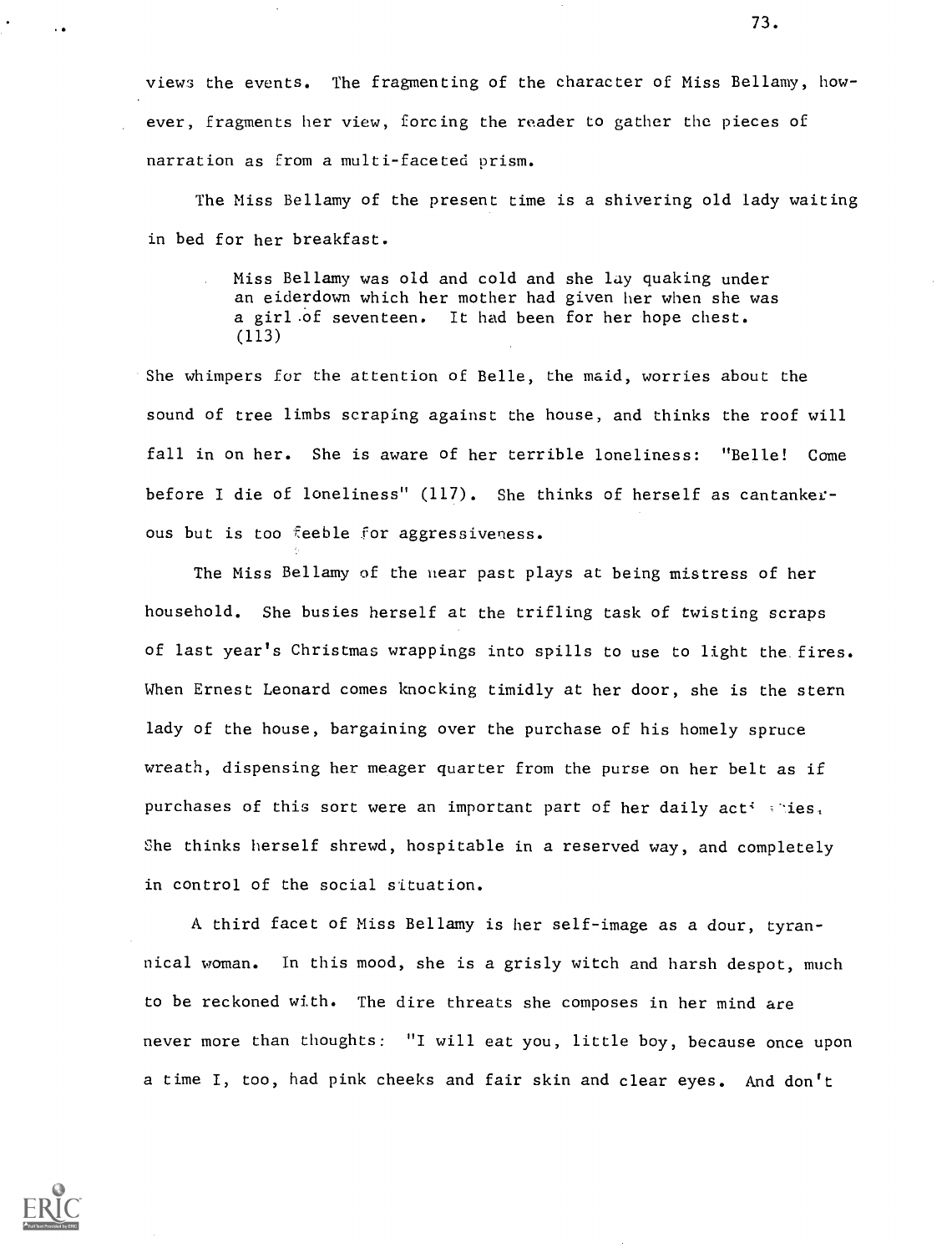you deny it" (116). She finds comfort in making unspoken threats to her servants, threats that the reader understands are empty of power.  $"If$ there is a destructive squirrel in my house, I will give Belle her walking papers. . . . 1 shall speak severely to Homer. If he calls himself my yard-man, he can attend to these details" (114).

Two Miss Bellamys of the far distant past are revealed to the reader: the Rhodas of fifty or more years ago. The reader knows these two through dialogue with the father. In one scene we hear a bitter old-maid of thirty-five with "no beau but her dear papa."

> Well, Papa, the laugh's on you. Here I am, thirty-five years old, and in the eighteen years since I came out, <sup>I</sup> have had no beau but my dear papa. No, I will not go to the concert at Bowdoin College. No, I do not want to join you in a glass of claret. I shall return to my bedroom and read Mrs. Gaskell, thanking you every time I turn a page for giving me so expensive a copy of Cranford. (114)

In another view, we hear a somewhat happier version of Rhoda exclaim over a pile of Christmas presents from him, not minding at all that her papa loves her to a fault:

> Merry Christmas, Papa dear. Oh, how cunning of you to hang up mistletoe! What girl in the world would want more than a beau like you? Can I have my presents now? It's one past midnight, Papa! Oh, Papa, darling, you have given me a brass fender for my fireplace! Papa, a medallioned sewing drum! An emerald ring! A purple velvet peignoir! I wish you a very merry Christmas, Papa. (118)

This glimpse of a young Rhoda at a happy Christmas in the past contrasts with the lonely old Miss Bellamy of the present. Both of the monologues about her papa intrude upon the scenes without introduction or commentary, creating an antiphonal quality in the narration, volleying from present to past. The reader is hardly sure that these are conscious thoughts of Miss Bellamy except for the hints that "she had hung the

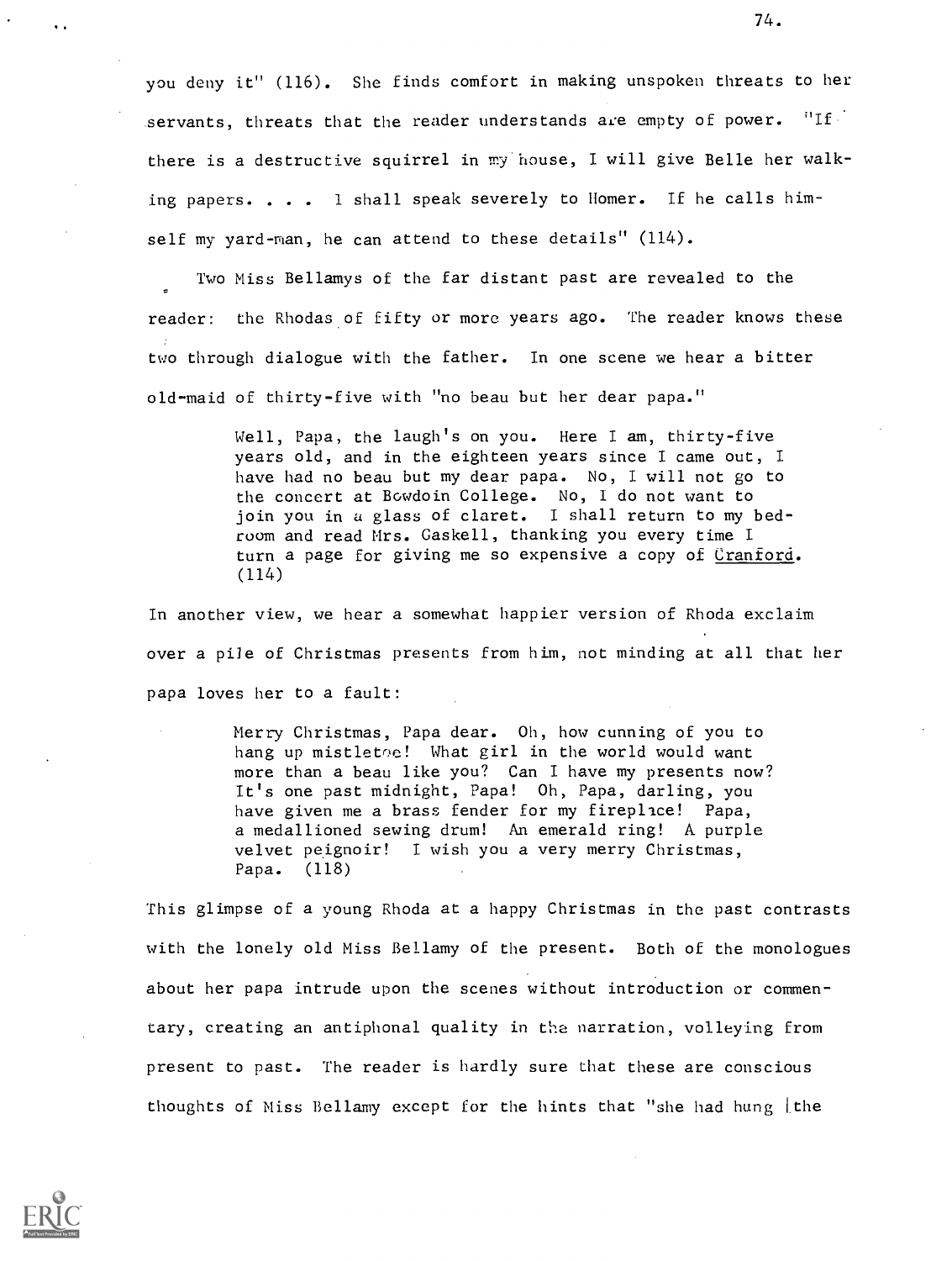Christmas wreath] last night at the stroke of midnight" (118), linking her present action with the memory of her father.

Although the narrator is not a separate dramatized character, the reader (both performer and silent reader), assumes certain characteristics about the narrator. First, the narrator seems to be a woman, younger perhaps than Miss Bellamy, but of the same womanish tastes and socio-economic status. For the most part, the lady narrator agrees with Miss Bellamy's values, especially in natters of decorum. The narrator agrees that the Christmas wreath is "scraggly" and notices that it is "probably staining the hand-blocked French paper with a design of pastoral sweethearts" (114). Her voice reflects Miss Bellamy's snobbery toward the young wreath salesman, Ernest Leonard, whose manners do not pass inspection: "he opened the storm door without asking  $l_2$ ave. . . . He was not decently shy and he spoke up immediately. . . . He bore a faint, unpleasant smell of mud" (117). The narrating voice echoes Miss Bellamy's values in recording the boy's great effrontery: "The ragtag-and-bob-tail boy looked at her father's treasures as if he had seen such things every day of his life" (116). In most instances, there is so little distance between the narrator and Miss Bellamy that the narrating voice is virtually Miss Bellamy's own.

In small ways, however, the narrator contradicts and condemns Miss Bellamy. The information that the narrator hastens to share with the reader before Miss Bellamy is fully awake in the first scene is not, the sort of information that Miss Bellamy herself would be eager for the reader to know. "There had not, in the history of Boston society, been a greater fiasco than Rhoda Bellamy's debut" (113) is more blunt and overstated than Miss Bellamy might like. In a privileged vlew of Miss

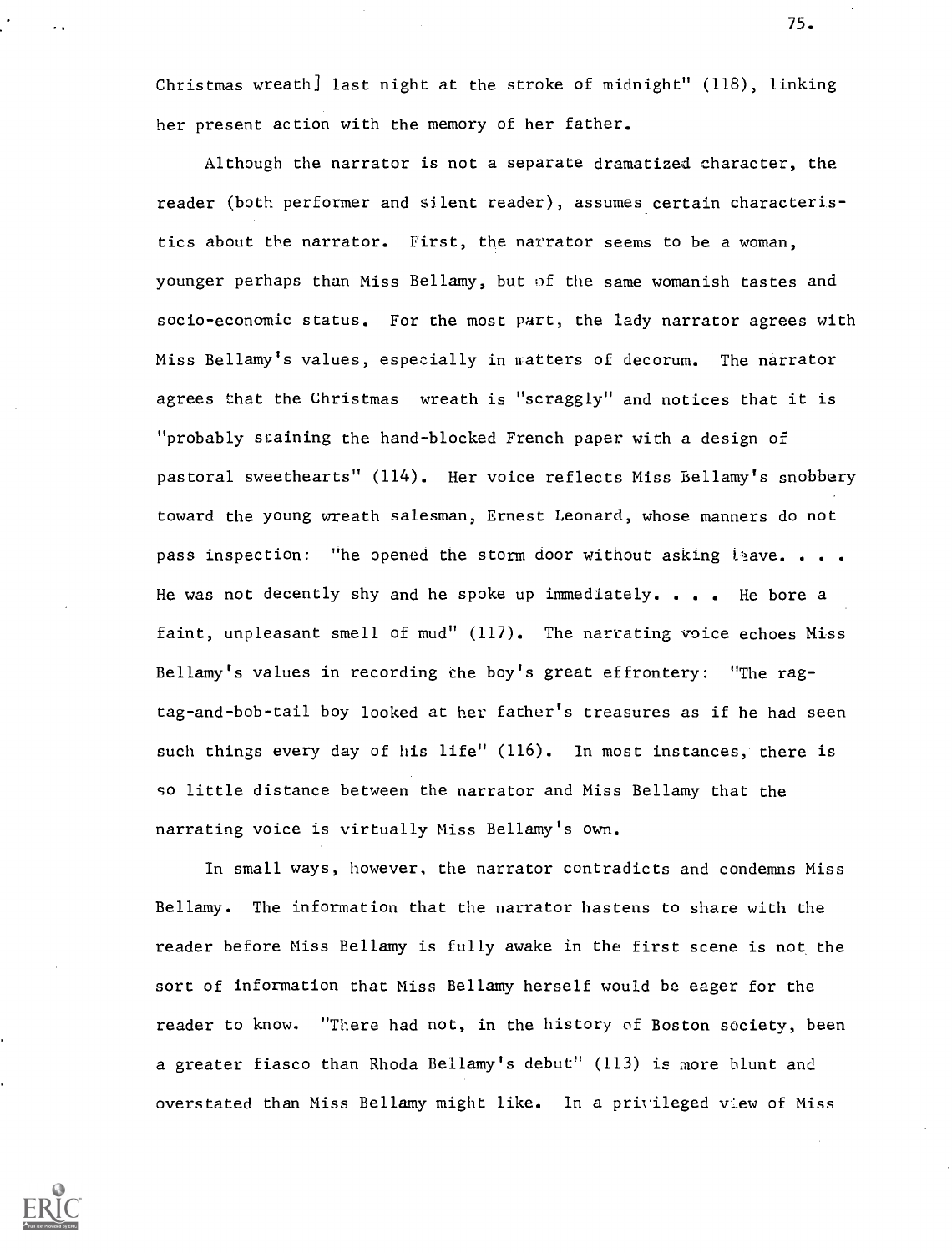Bellamy the narrator claims intimacy with the drowsy woman, remarking, "She had been like that as a child, she had loved sleep better than eating or playing" (114); but the narrator sounds fondly superior to her when she says, "She slopped her milk, and it made a row of buttons down the front of her challis guimpe" (115). Like a busy-body, the narrator shares an aside with the reader about the cattails in a pitcher. She tells how Miss Bellamy had impressed a workman into shellacking them by telling him that her father had picked those cattails by the Jordan. Then the narrator corrects our view by exposing Miss Bellamy's invention, as if behind her hack: "This happened not to be true, as her father had been dead for twenty years and she gathered them herself in her own meadow beside the local river" (116). Finally, the narrator seems to turn on Miss Bellamy in the end of the story, observing:

> The old lady cackled hideously and screamed, "You goose! You namby-pamby! I hung it there myself!"... When she [Belle] had gone, the spinster closed her eyes against Ernest Leonard's painted pine cones, but she nursed her hurt like a baby at a milkless breast, with tearless eyes. (119)

The metaphor, while it may be appropriate to the empty, fruitless life we have just witnessed, seems a cold, tactless way of disposing of a woman with whose hurts we have come to commiserate.

The pseudo-sympathetic tone of the narrator makes us dislike her for exposing Miss Bellamy to our scrutiny, despite the fact that we crave the information she supplies. On the other hand, the implied author, the Stafford that stands behind the norms of the story, has caused us to feel sympathy with a character whose attitudes and behavior we reject. We deplore Miss Bellamy's selfishness, her cranky disposition, her miserly hoarding of the gifts, the hope chest, the heirlooms;

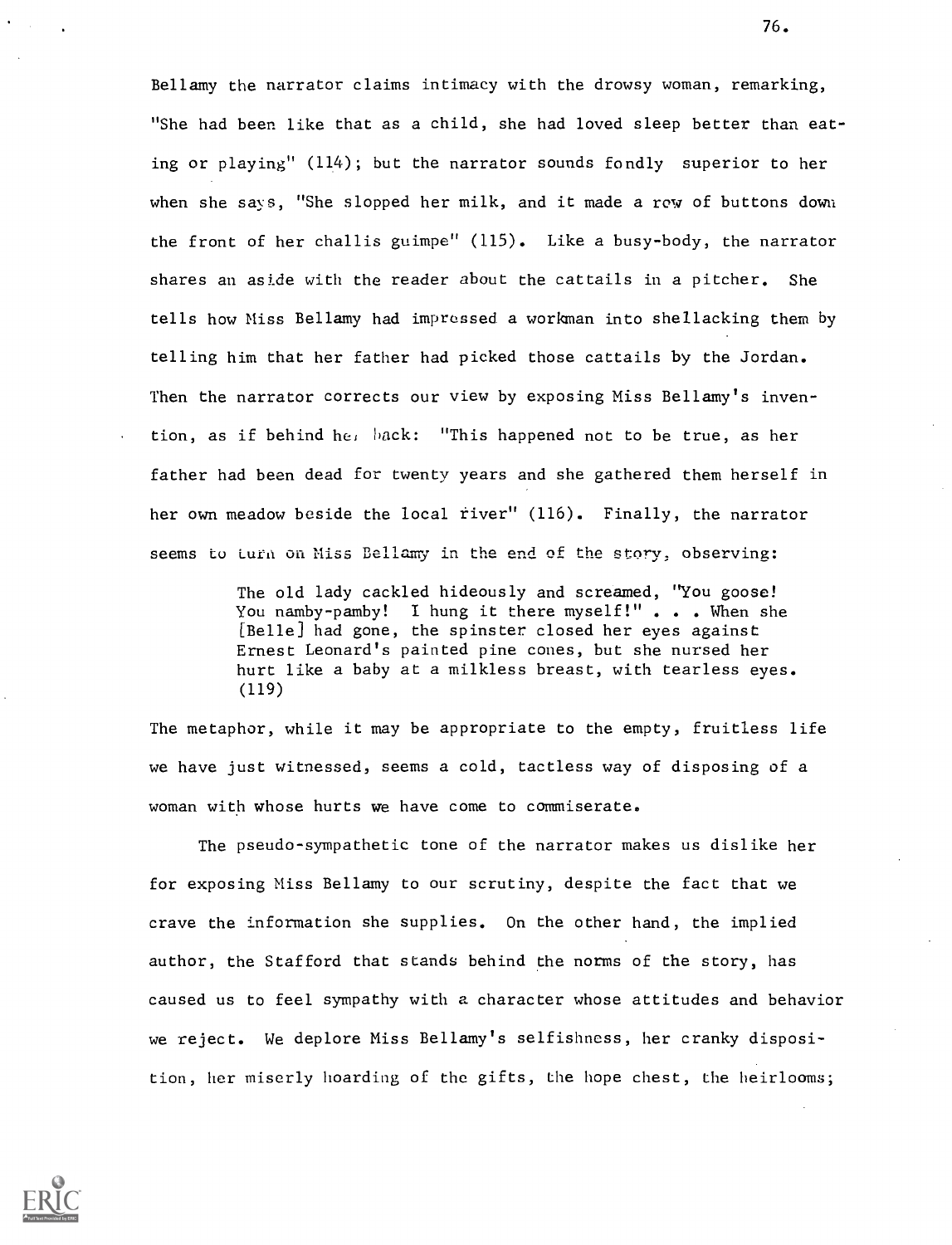we do not admire her fastidious taste, nor do we think her treasures beautiful because they do not yield a beautiful life for Miss Bellamy. Although Rhoda's relationship with her father may outline the cause of her unfulfilled life, the implied author allows the narrator to expose Miss Bellamy's own culpability as we watch her continue to exploit the goodness of others. Yet, while we side temporarily with Belle and Ernest Leonard against Miss Bellamy, we know that neither of them is permanently hurt or inconvenienced by her; Ernest Leonard, after all, does sell his wreath and get his quarter, and Belle is able to leave the room quickly, "unruffled" and smiling. Only Miss Bellamy is left in misery, the more to be pitied because the pain is of her own making.

As if from behind the narrator's back, the implied author uses the scene between Miss Bellamy and Ernest Leonard as a parody of courtship. While the narrator reveals the scene in Miss Bellamy's memory as if it were the simple explanation for the presimce of the wreath in Miss Bellamy's bedroom, the reader understands that the implied author has chosen to structure this scene as a model of other times from the past when young men courted Rhoda Bellamy. "Ernest Leonard MaCammon" sounds like an aristocratic suitor, son of Robert Jon McCammon, the chimney cleaner who owns a mule. With cap in hand, Ernest comes bearing "gifts," his wreath, which cannot compare favorably with the rare objects Miss Bellamy already possesses. Although she is offered the "treasure," she must bribe her caller for his affection, demanding a kiss for her quarter. After a reluctant peck on the cheek, the "beau" flees, leaving the door ajar, letting in the cold. Miss Bellamy's sour disposition, her defensiveness against supposed trickery, her snobbish scrutiny of the gentlemen caller condemn her in the reader's eyes.



77,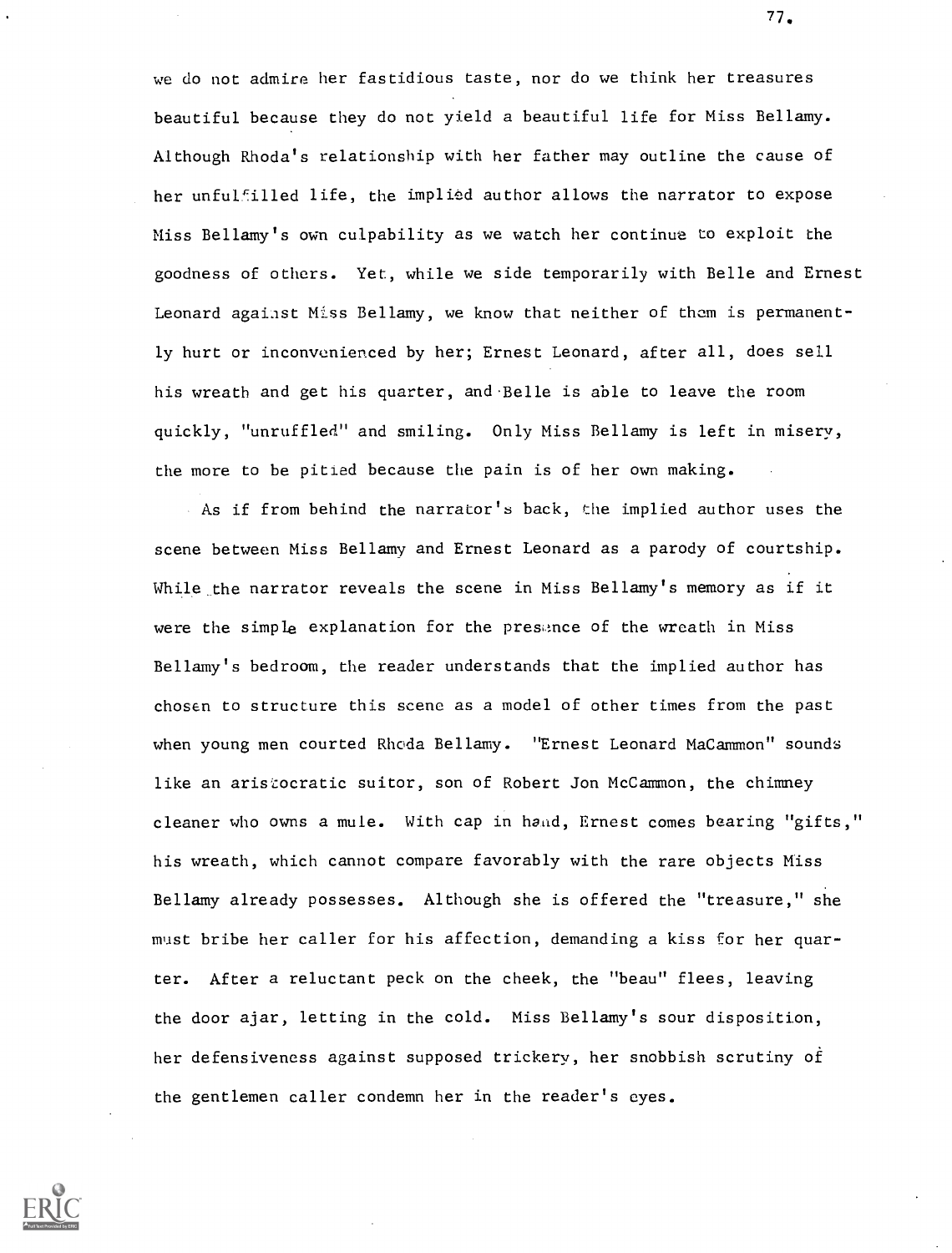Still, the reader's inside view of Miss Bellamy convinces him that she suffers enough for her faults and that she is to be pitied. Although we wish for a change in her character and a corresponding change in her fortune, we are satisfied that such a change is impossible at her age when habit is so ingrained. The reader's reaction to Miss Bellamy alternates between condemnation and sympathy: condemnation from the witness of the narrator and from Miss Bellamy herself, and sympathy from the norms and attitudes of the implied author. The reader leaves the story, much the way Belle leaves the room in the end, smiling at Miss Bellamy and wishing her well, but feeling little hope for her happiness.

The successful performance of this story rests on a clear conception of the five Miss Bellamys, since each one must be dramatized. The narrating voice, as well, must be portrayed in its differing relationships to the character. Finally, the interpreter's sense of the implied author must pervade his performance of the narrators so that the norms of the implied author will emerge in the performance as the narrative unfolds.

78.